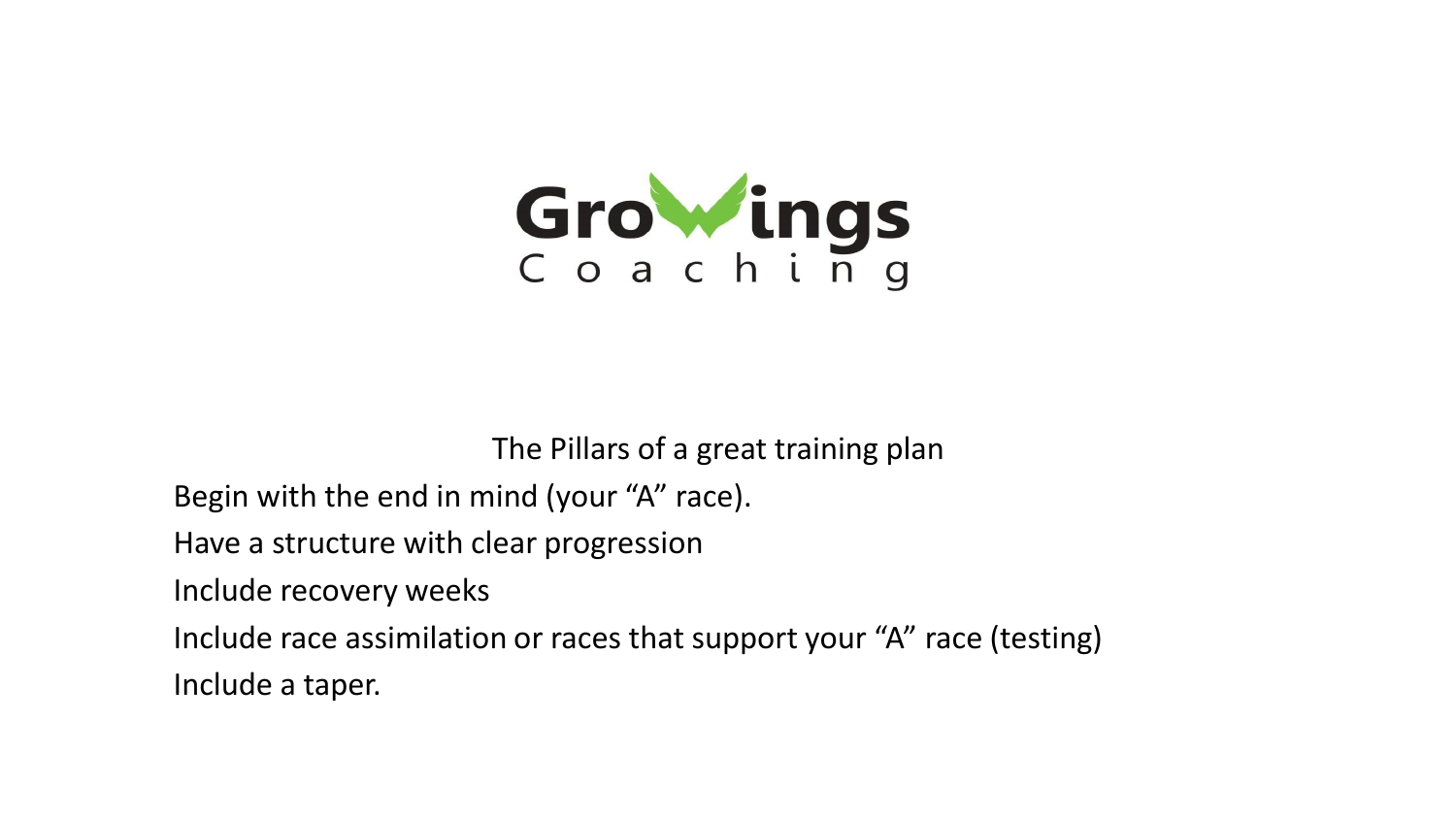

The contents of a training plan.

Phases (macrocycles) Weekly structure (microcycles) Recovery weeks Recovery days Progression

Testing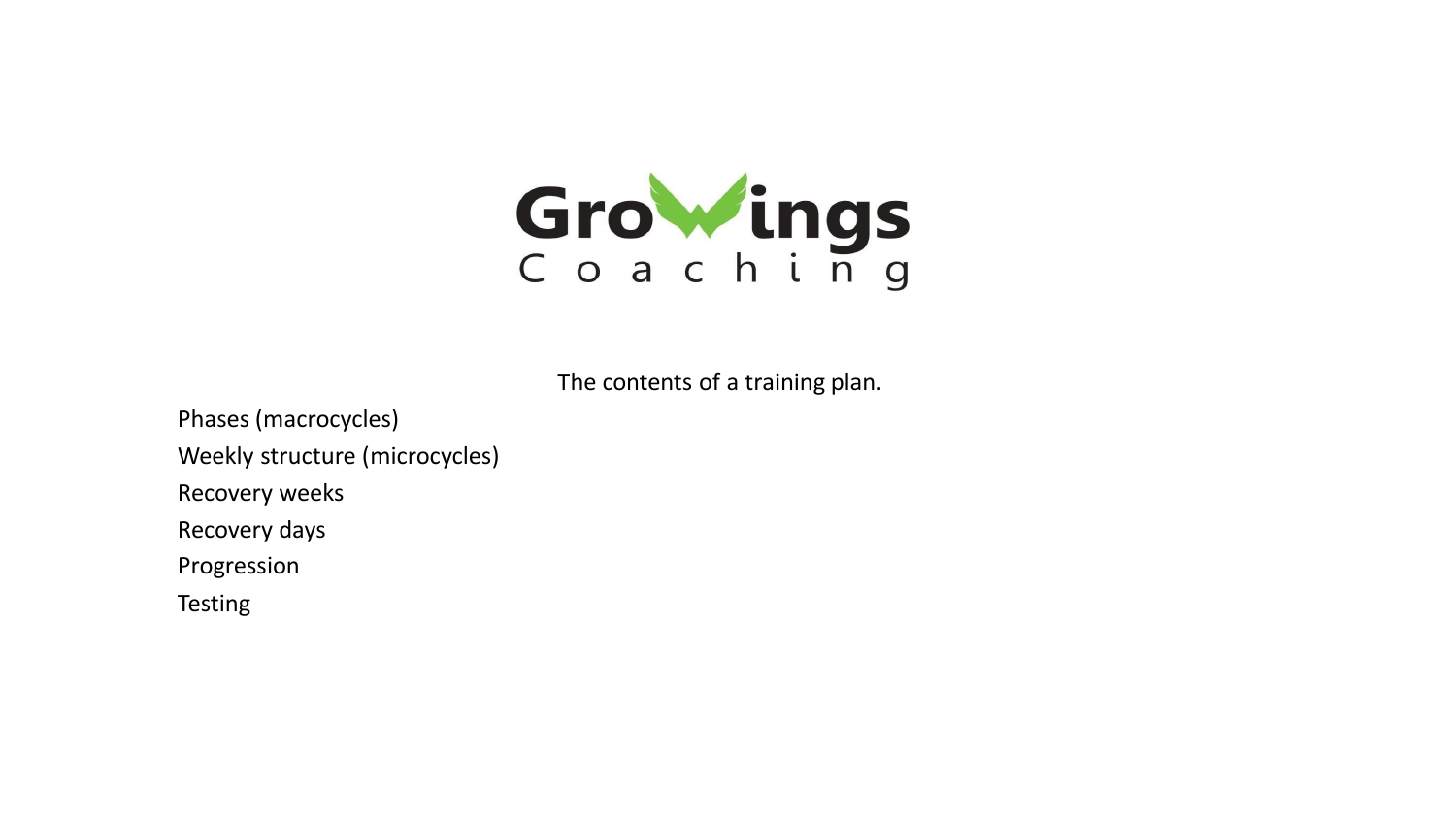

Macrocycles

**Preparation phase (General preparation and Specific preparation)**

#### **General preparation**

Foundation training (Zone 2 mainly)

Cross training

Start to build on volume

Weight training is many reps with light weight.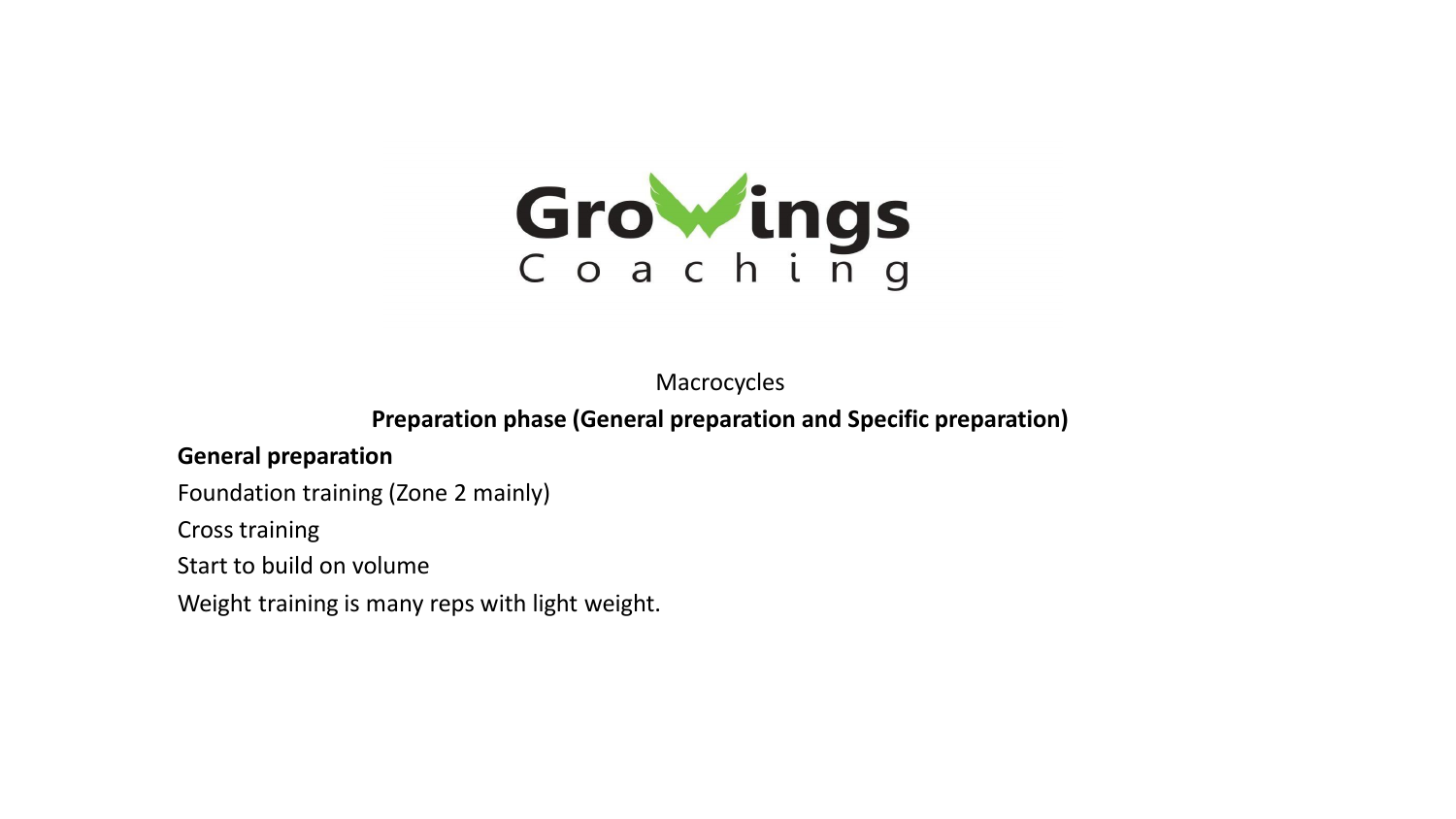

Macrocycles

**Preparation phase (General preparation and Specific preparation)**

#### **Specific preparation**

Foundation and intensity training (Zone 2 – Zone 6)

Brick sessions (Swim/Bike, Bike/Run, Swim/Run)

Introduction of "B" races towards the end of specific preparation

Continue to build on volume

Weight training – higher intensity or load. Less repititions. Introduction of plyometrics (strength and power)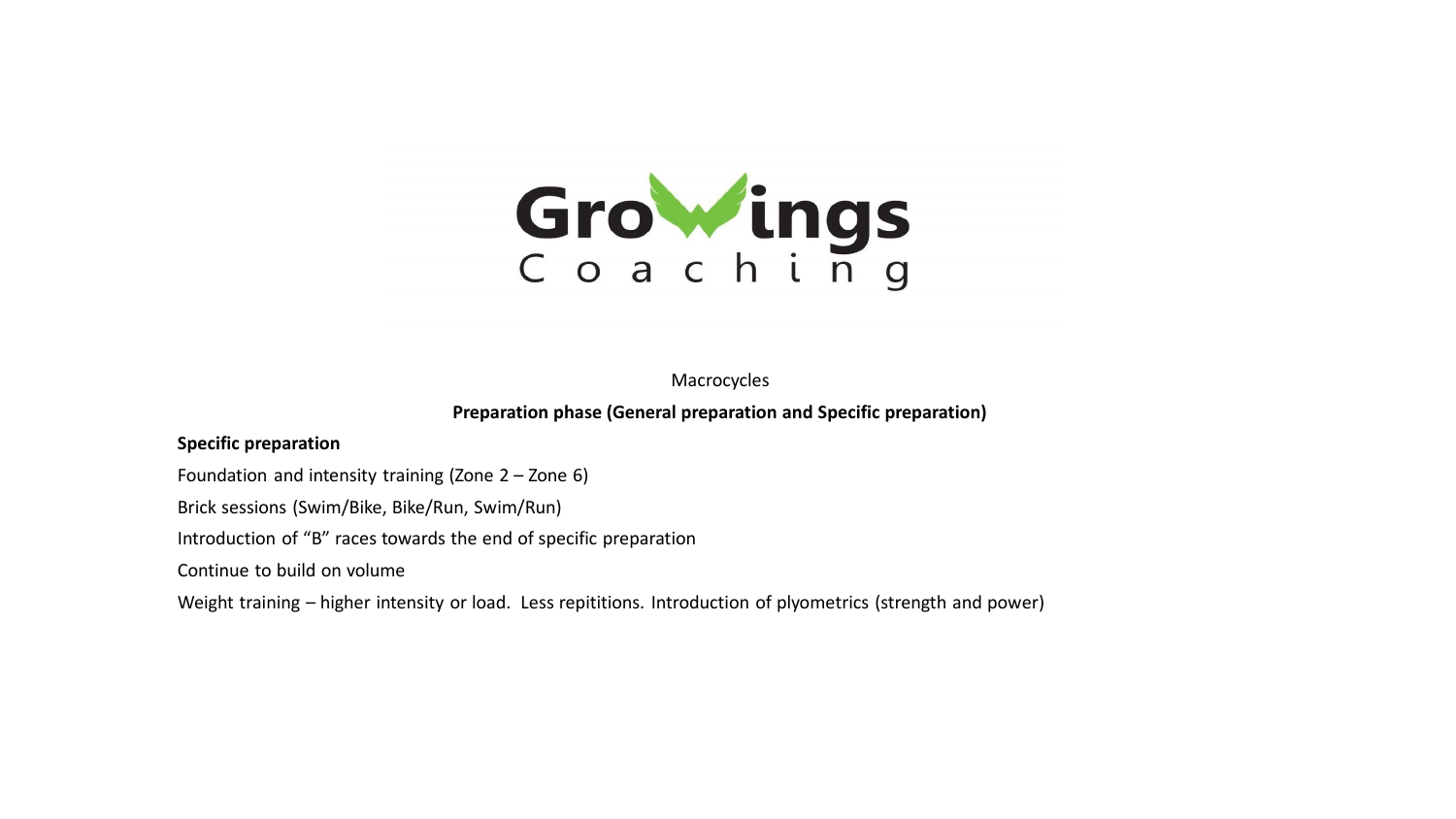

Macrocycles **Competition phase (Pre comp and Peak)**

#### **Pre Competition phase**

Focus on volume as well as shorter high intensity sessions

Brick sessions (Swim/Bike, Bike/Run, Swim/Run)

Possibly one "B" race

Weight training – maintenance phase. Medium load, medium intensity, medium reps.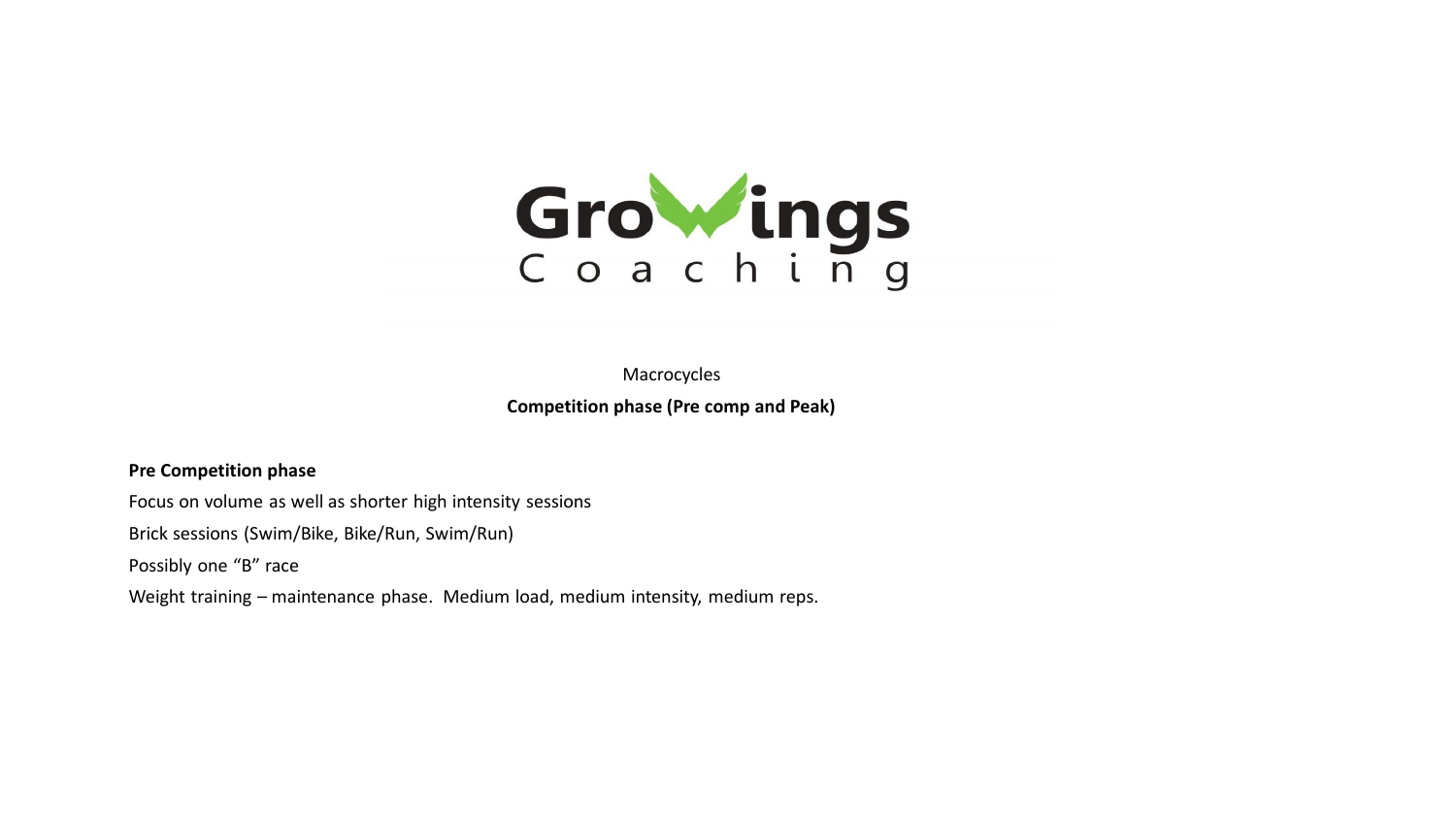

Macrocycles

**Competition phase (Pre comp and Peak)**

#### **Competition (Peak) phase**

Peak on volume at the beginning of this phase

Brick sessions (Swim/Bike, Bike/Run, Swim/Run)

Short high intensity sessions

Larger recovery sessions

This is where the taper begins (reduction of training hours)

No weight training other than own body weight and/or yoga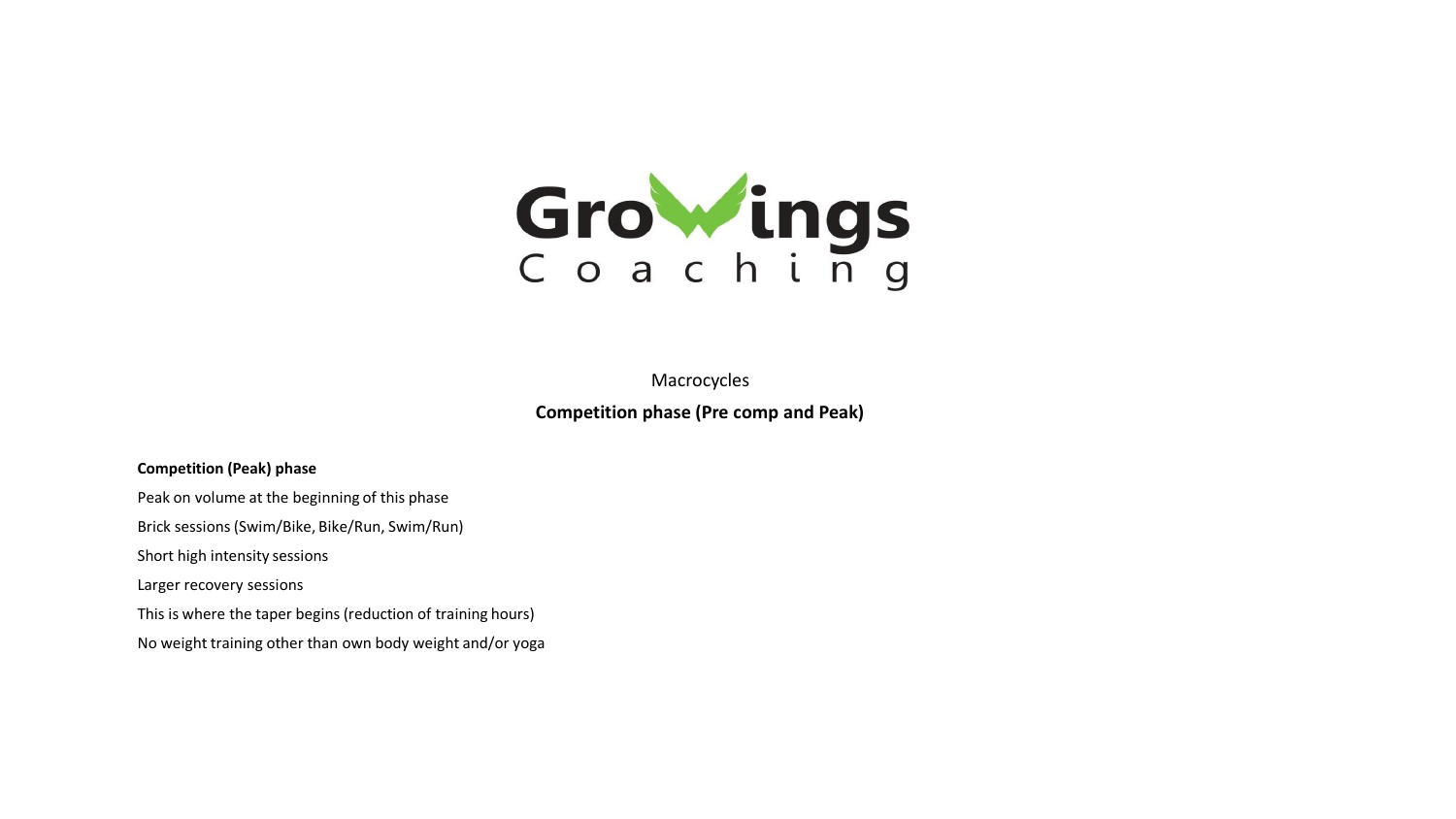

Microcycles Week on week training

Higher intensity at the beginning of the week

Bigger volumes at the end of the week.

One rest day a week

One recovery week every  $4 - 6$  weeks

Testing week (recovery week or races can be used for this)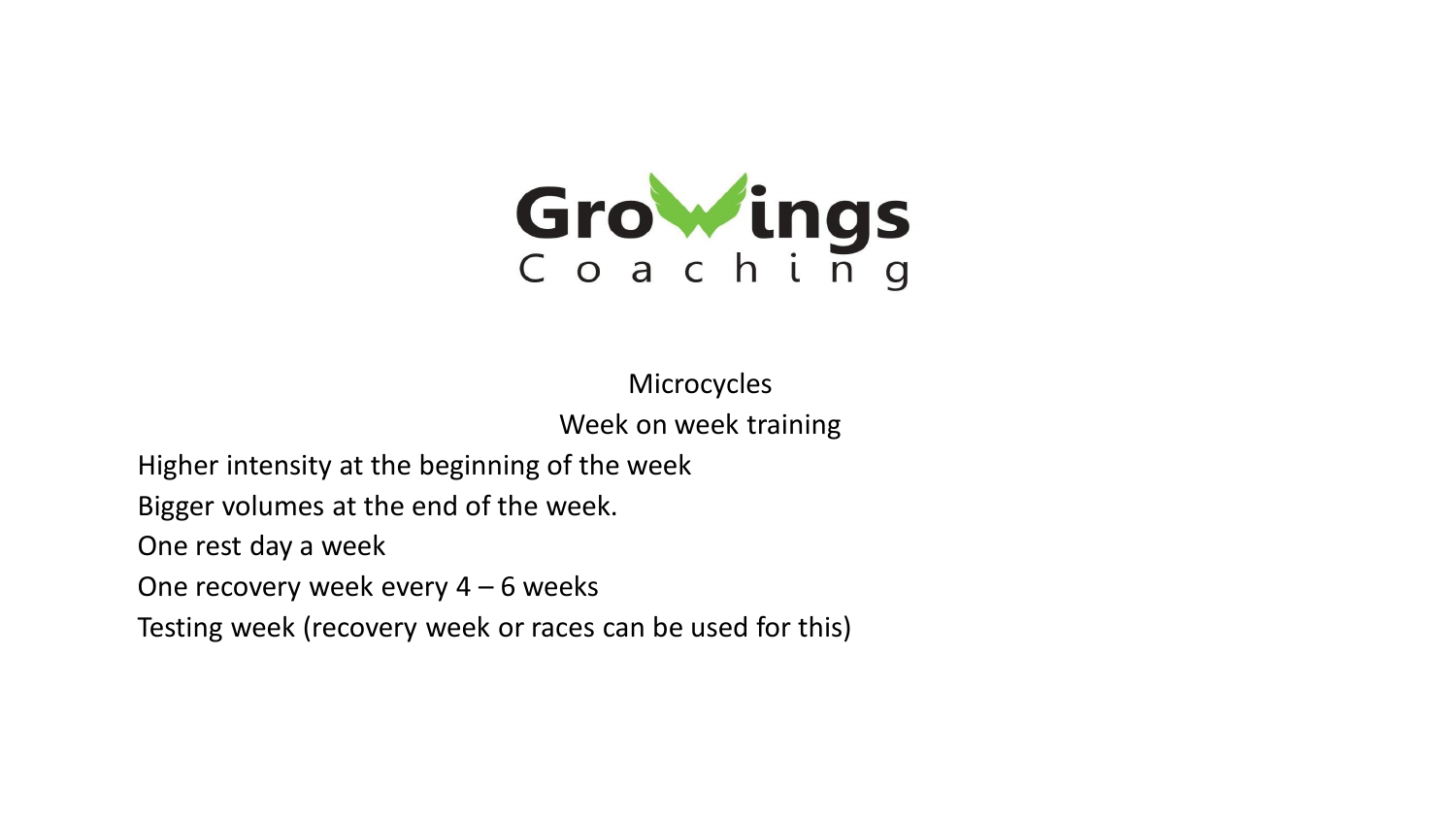

The importance of recovery weeks

Maximise on adaption

Give your brain as well as your body a break

You have to step backwards in order to leap further forward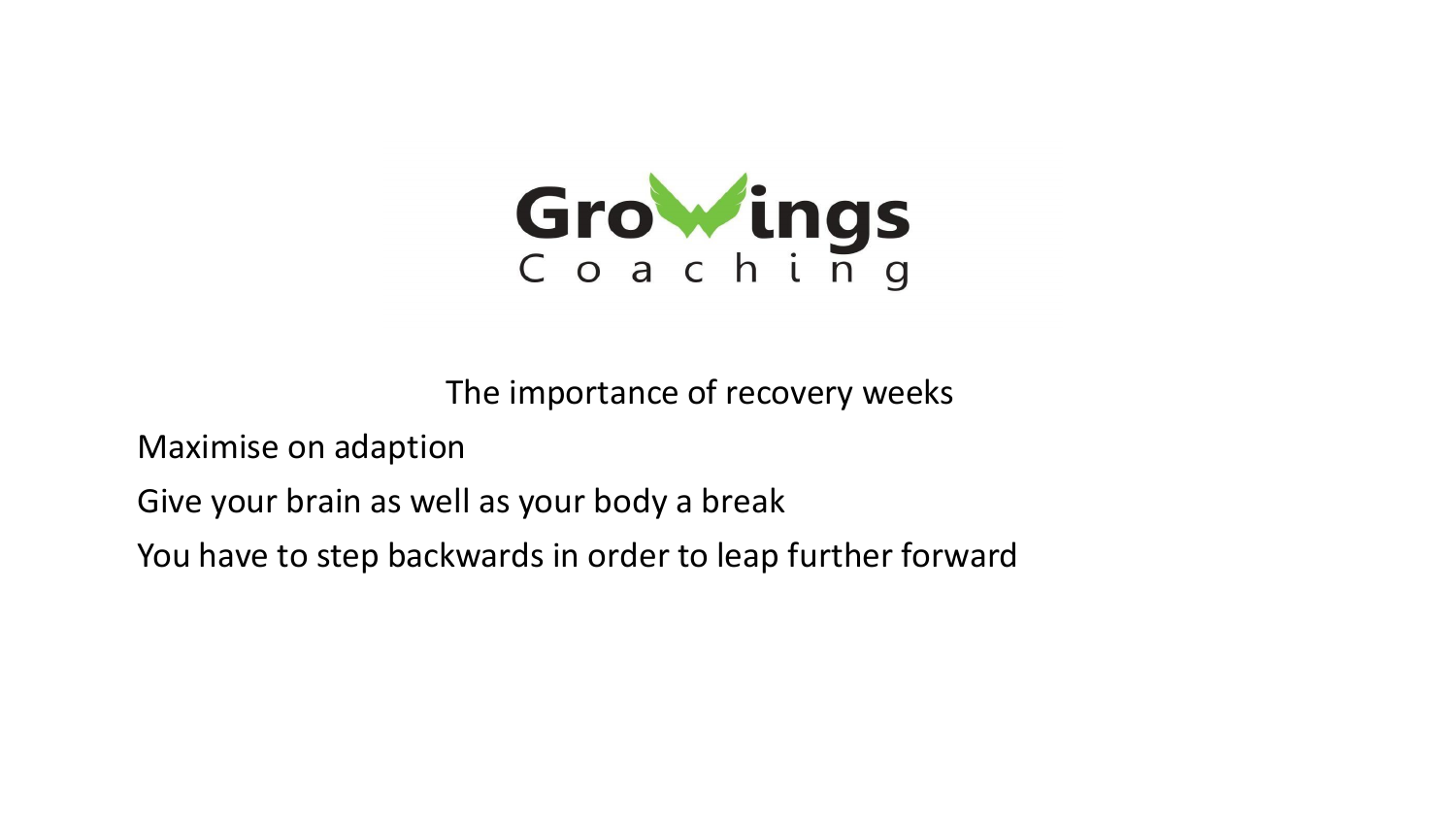

The importance of recovery days and lighter sessions

Negates junk miles

Allows you to show up when you need to

Reduces the risk of injury or sickness

Reduces the risk of loss of form due to fatigue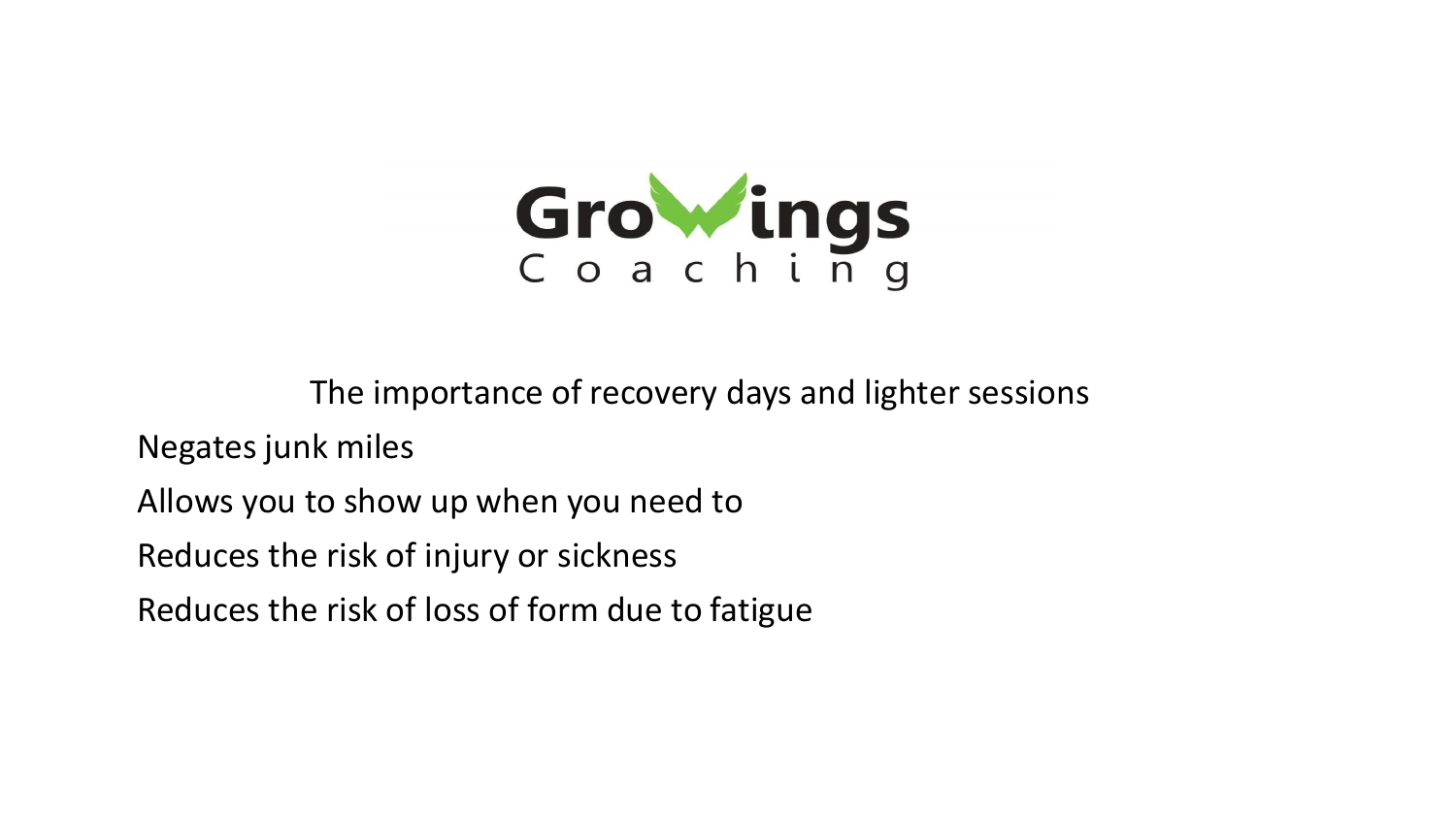

**Testing** 

Time trials Metric training sessions FTP tests CSS tests VO2 Max/Lactate tests "B" races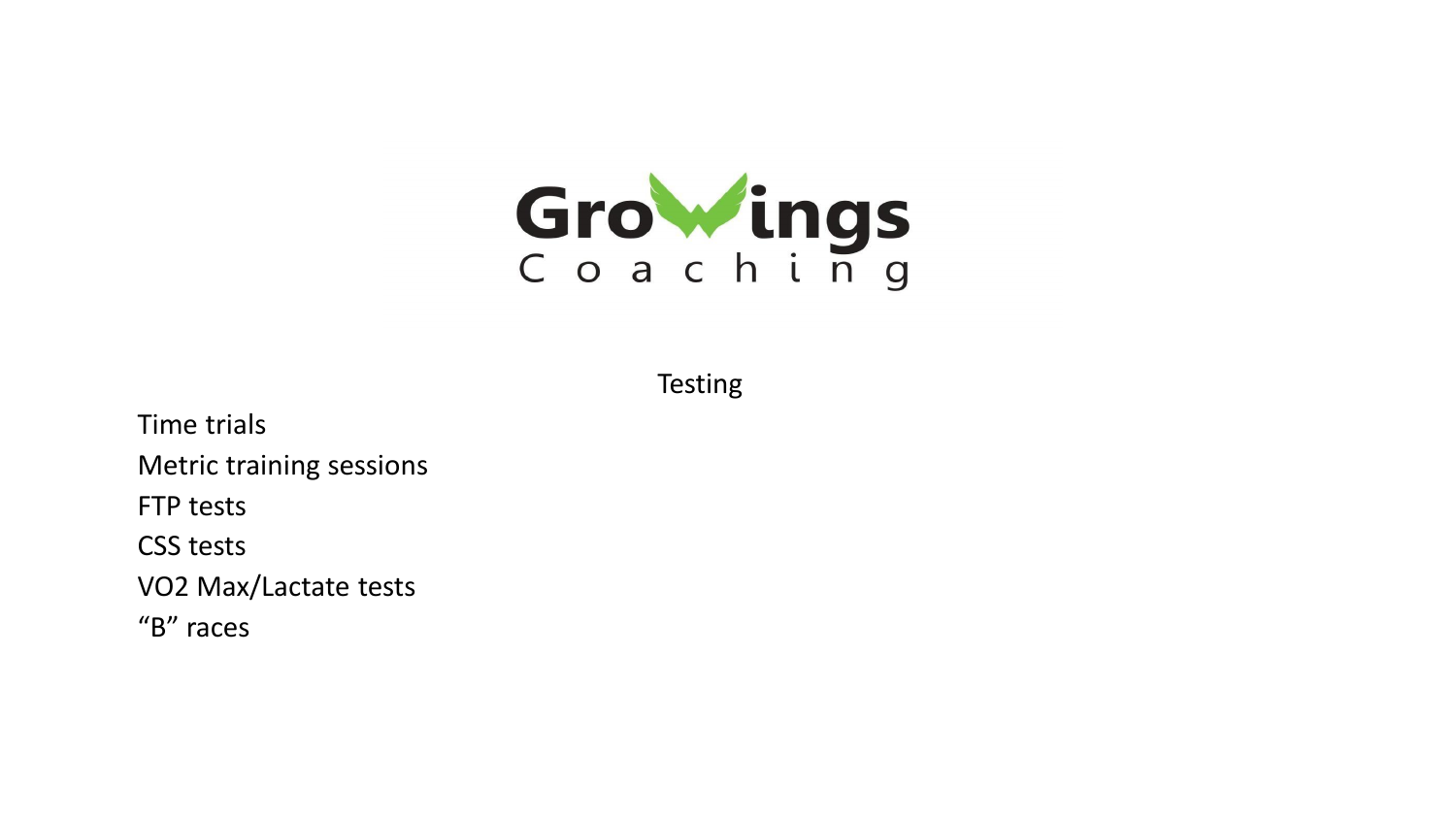

# TRAINING PEAKST

[Training Peaks](https://trainingpeaks.com/)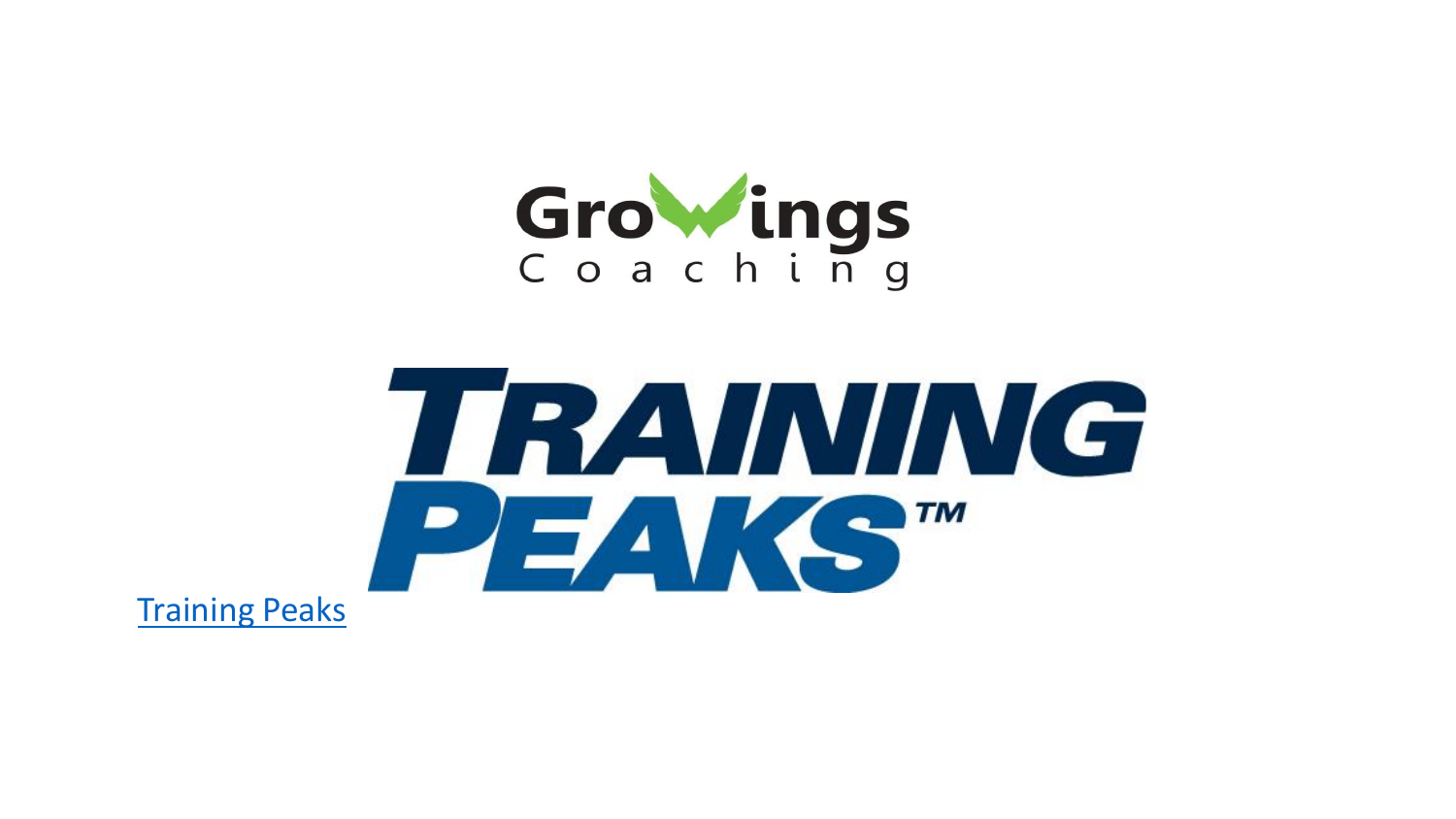

What is TSS and how can it be used.

TSS = Training Stress Score and is calculated in the following way:

1 hour of training at 100% IF = 100 TSS

Therefore 2 hours of training at 70% =

?

**[Training Peaks](https://app.trainingpeaks.com/#calendar/athletes/1746123)** 

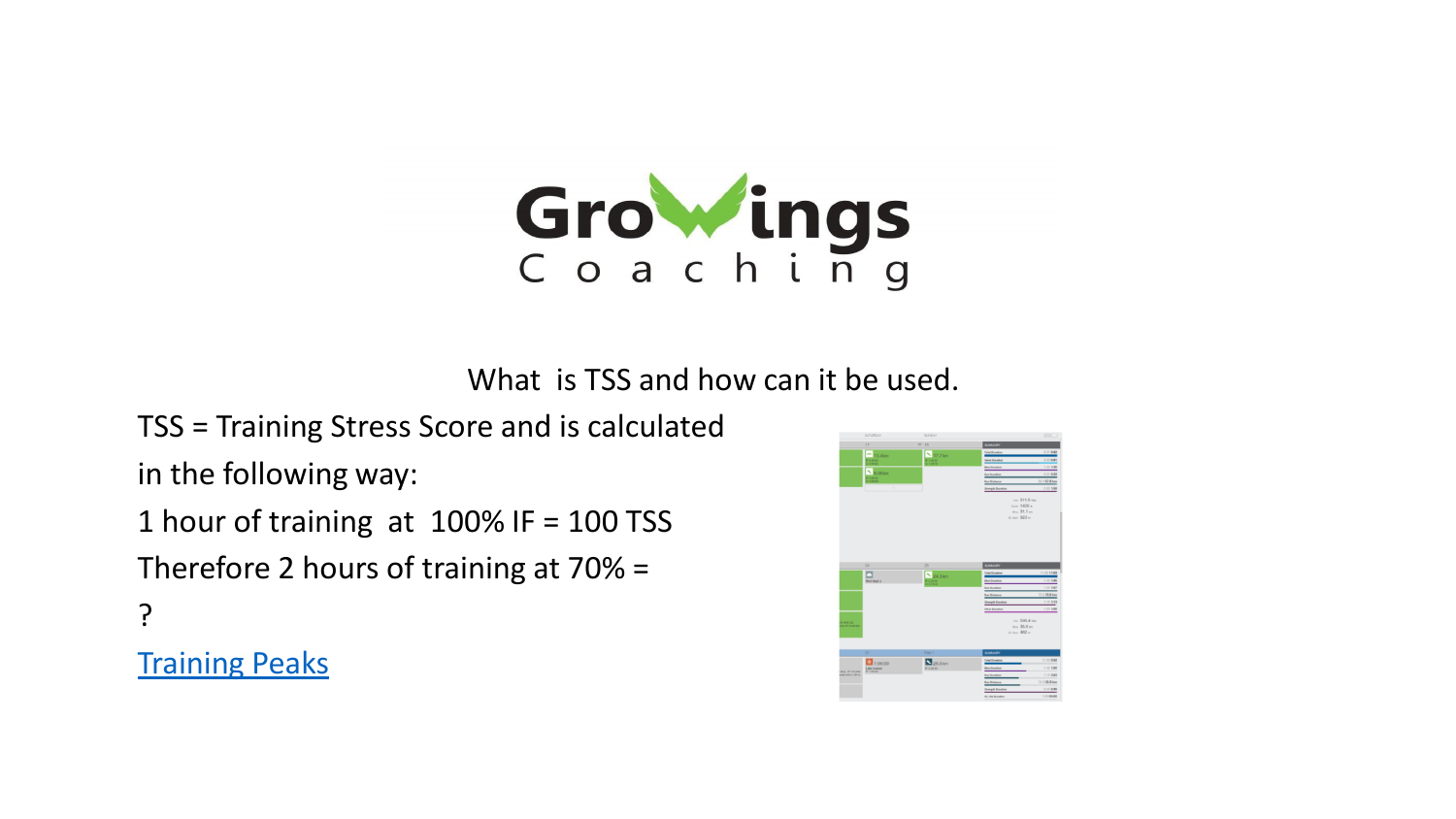

## Creating an Annual Training Plan (ATP)



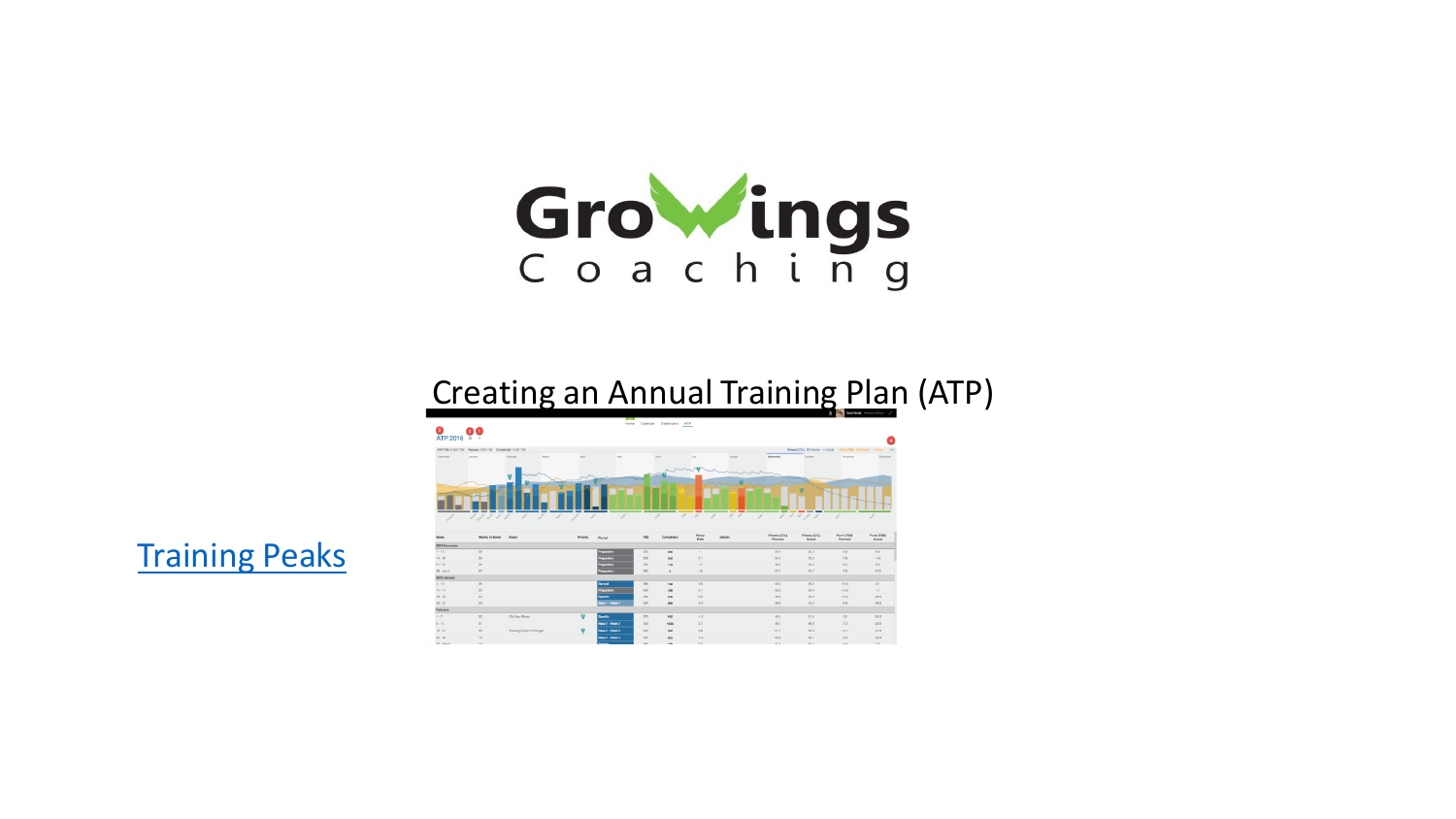

### Using the calendar effectively



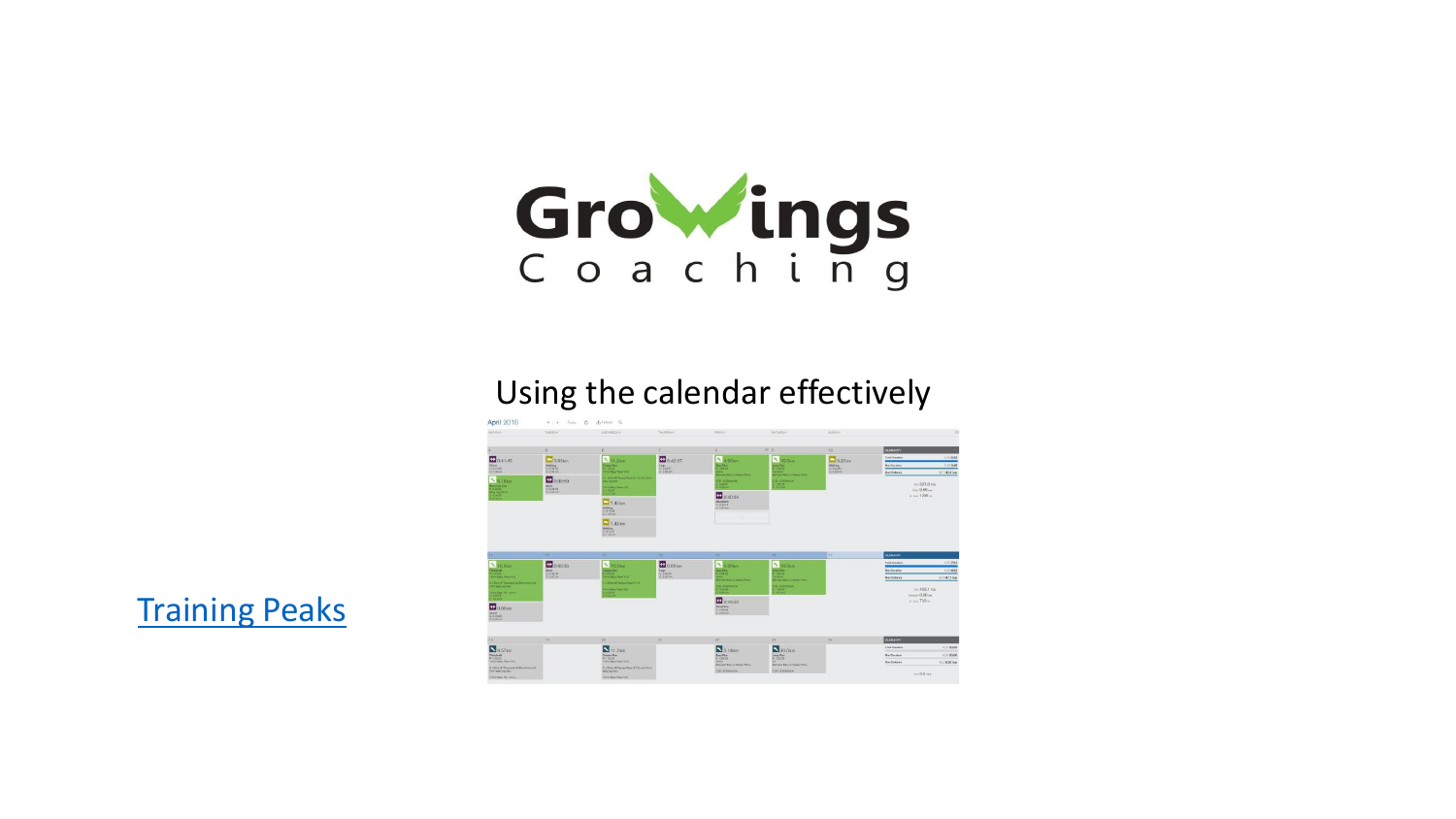

### Understanding the Dashboard

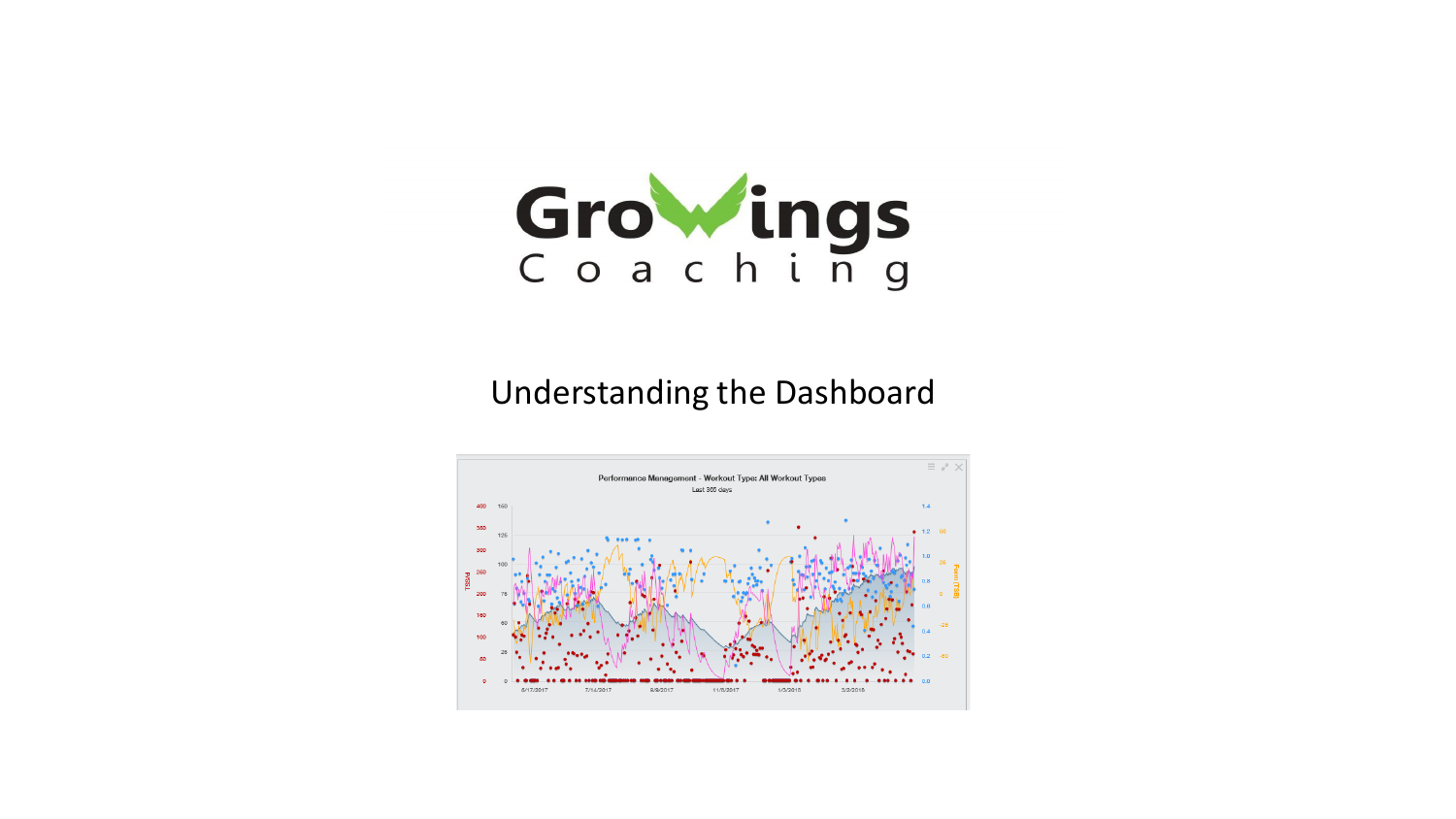

## Analysing the effects of training (and why recovery is important!)



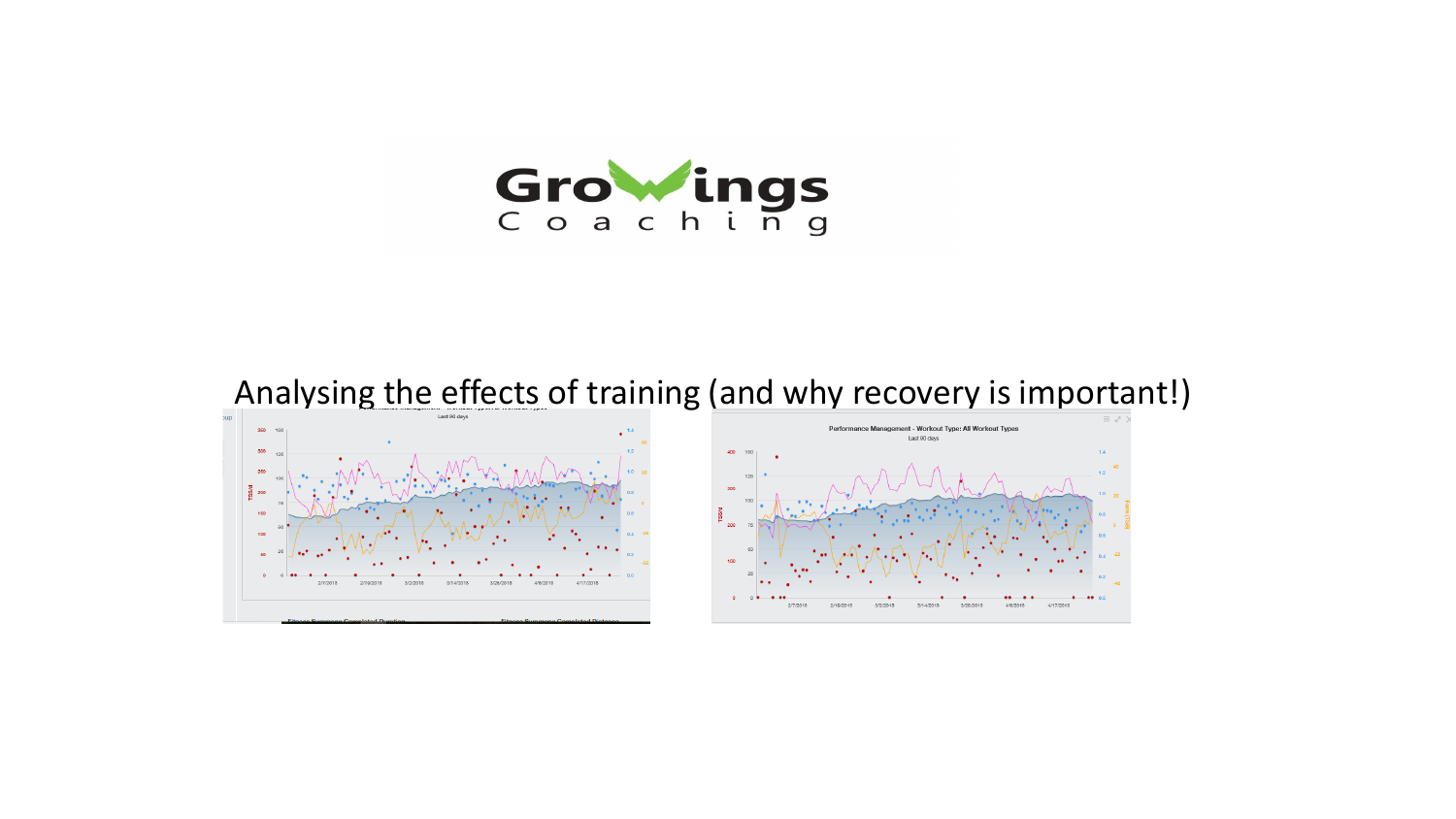

The advantages of having a Coach

- 1. Having a support system (someone to fight in your corner)
- 2. Having someone staying objective about your progress.
- 3. (Good) coaches research and apply new methods to get better results.
- 4. (Good) coaches take time to organise fun/challenging training sessions to keep you motivated.